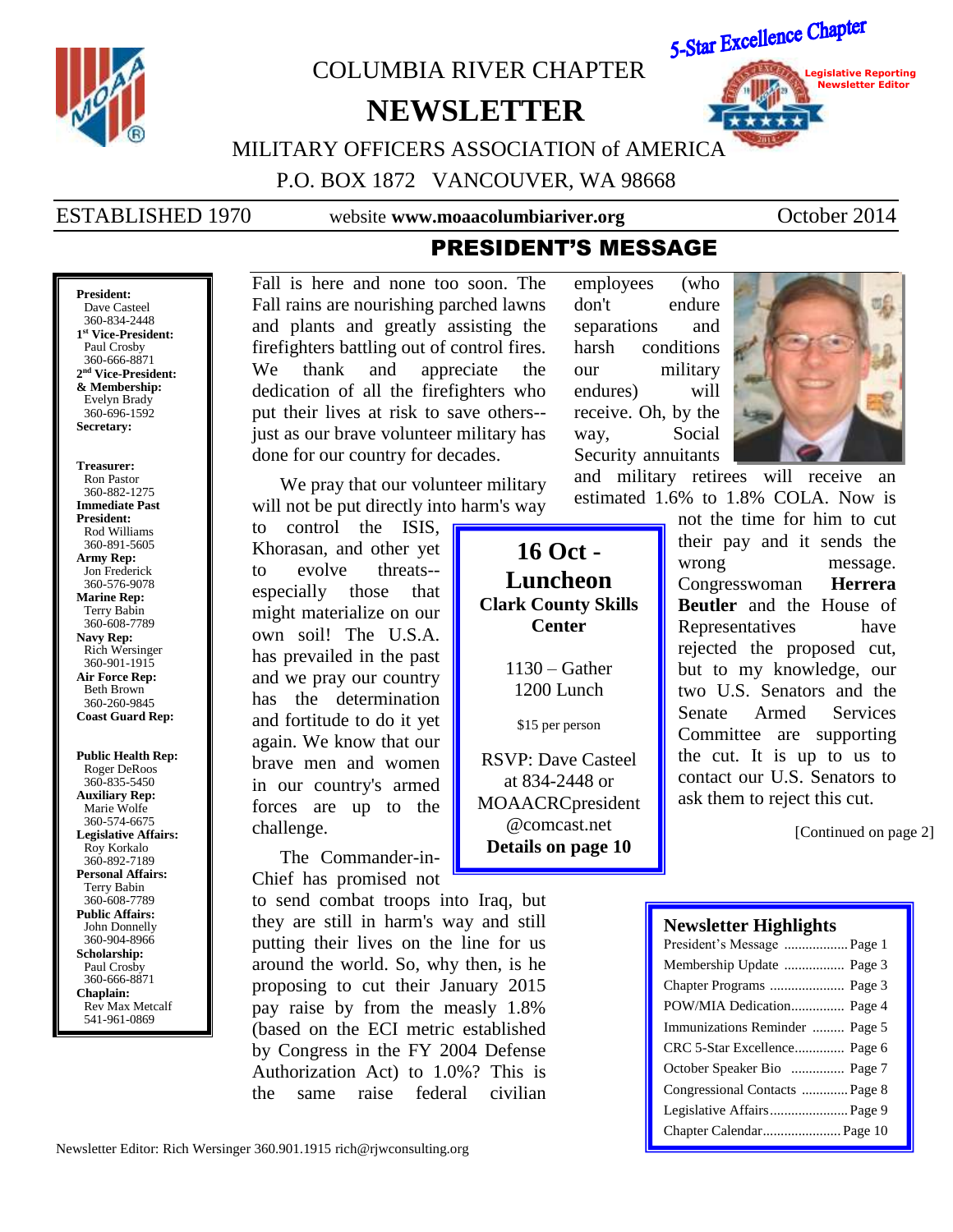#### PRESIDENT'S MESSAGE continued

Senator **Patty Murray** recently made a statement on the eve of the 13th anniversary of the 9/11 attacks that states..."..*our men and women in uniform continue to confront new threats both at home and abroad...Let us never forget those who have fallen since that September morning. And as long as there are those who wish to harm the country we so love, let us recommit to our unwavering support for those who protect and defend*." (emphasis added) "Unwavering support" to me means that she does not support the President's proposed pay cuts, but instead supports our troops receiving the full 1.8% pay raise they have earned. I plan to ask her, and I hope you will also.

On a related note, I recently had a fruitful visit with Senator Murray's Vancouver Veterans Affairs representative, **Amie Cullop**. Please see the full article in the Legislative Affairs section.

I had the honor of attending the best POW-MIA ceremony I've seen. It was put on by CMAC and emceed by our very own **Larry Smith** at the Armed Forces Reserve Center. If you missed it, you really missed a unique opportunity to pay tribute to honor those who were captured and those we never heard from again. It was a real privilege for me to shake hands and thank WWII POW **Eugene Liggett** who escaped from a Berlin POW camp on his second attempt. Hundreds of others who did not escape were sent to Siberia and never heard from again...You can find his 60 page memoir entitled, "*NO***—***NOT* YET" The Gene Liggett Story Military Memoirs by F*.* Eugene Liggett, on the internet. See: <http://tinyurl.com/ou3htg3>

If you missed our September barbecue you missed a great event. (I was having such a good time I forgot to take photos.) If I remember correctly, **Betsy Brinkley** and **Rod Williams** (substituting for Jon Frederick who was undefeated in three matches) are the new Bocce champs. Of special note and special thanks, attendees donated \$1125 to our scholarship fund. This was in addition to \$350 already donated prior to the event. These donations cover a little over half of our annual outof-pocket scholarship costs. We hope you see you at our December 7th Scholarship Christmas program.

We have great programs for you this fall starting with **"Alfie" Lourdes**, Director, Washington State Department of Veterans Affairs on Thursday, October 16th at the Clark County Skills Center. I will be accepting your "Yes" RSVPs at 360-834- 2448 or MOAACRCpresident@comcast.net. If you send me an e-mail I will acknowledge your RSVP. See you there.

# **Dave Casteel President**

### *Newsletter Editor*

Newsletter Editor: Rich Wersinger. You can contact him at 360-901-1915 or e-mail him at rich@rjwconsulting.org.

Our Chapter Secretary coordinates calendar inputs and newsletter distribution.

#### *Newsletter Distribution*

We continue to distribute our newsletter by e-mail, so if you are receiving this via postal service and would prefer e-mail please notify our Chapter Secretary,



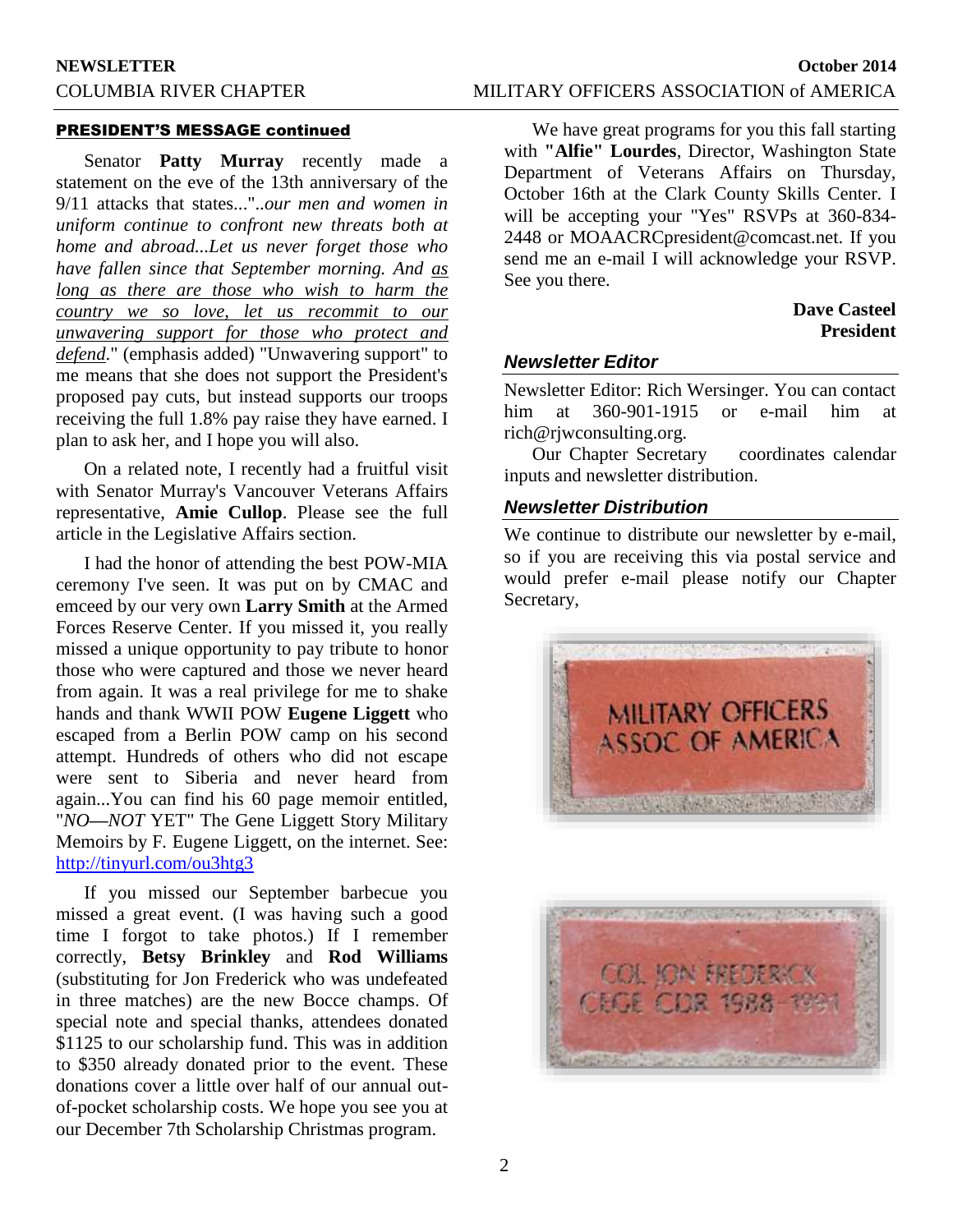#### **NEWSLETTER October 2014**

# COLUMBIA RIVER CHAPTER MILITARY OFFICERS ASSOCIATION of AMERICA

# *Membership Update by Evelyn Brady*

Columbia River Chapter has once again been awarded a 5 star rating from MOAA! Thank you for all your recruiting efforts. As all our members know, the stronger our membership, the stronger our voice, and every voice counts. When you are asked "Why should I join MOAA?" your reply may include that in addition to representing our interests before Congress, MOAA offers personal and financial services available only to members. And don't leave out the nice social interactions that local chapter membership offers. Looking forward to seeing you on October 16.

You can reach me at [evelynbrady@rocketmail.com](mailto:evelynbrady@rocketmail.com) or 360 696-1592.

# **Evelyn Brady Membership Recruitment Committee**

# *Membership Services: by Terry Babin*

A big "Thank you" to everyone who accepted or returned our calls this spring and during this September to help get the Chapter records updated, and ensure you were receiving information on Chapter programs and activities. The call program sponsored by the Membership Services Committee also helps the Chapter leadership "keep connected" with many of our members who are unable to personally attend our events. Because of the cooperation and support of you, our Columbia River Chapter members, we have made significant progress in having better contact information and awareness of the welfare of our members.

The key to the success of the Membership Services Committee is the support and time given by the Services' and Auxiliary Representatives, and especially the support and time given by the members and spouses making the calls to keep connected with all of you.

The committee will continue its transition from the Personal Affairs Committee to a more robust organization focused on service to our members and spouses throughout Chapter membership. In June before the summer break we hosted our first "New Members' Orientation" in conjunction with wine tasting at Bethany Vineyards. Forgot this last time,

but next time we will take pictures to include in the Newsletter. Next Orientation is tentatively scheduled in November.

Areas of emphasis by the Committee during the next ten months include strengthening our Greeters' program for Chapter events, establishing a more formal "sponsor" link for new members as well as hosting one or more new member orientations, and continuing to improve our "connectivity" with members and spouses. Service Representatives will be receiving training to assist with personal affairs and retention activities.

The program for the Chapter's November luncheon meeting will feature the Membership Services Committee—role and functions. The program will include Personal Affairs checklists (and updates), MOAA publications, and real lessons learned when settling the affairs of deceased members and spouses. Other parts of the program will feature the "retention" functions of the committee—a new area where this Chapter is a leading innovator among the overall MOAA organization. Plus, "what is it like to be a caller for the Chapter?"--we will hopefully have one of members share their experience and what it involves.

We hope to see you at one or more of the Chapter's events this autumn and early winter. If you need a ride to attend, or have question about, Chapter activities and services, let your personal "phone caller contact" know. You can also call me, a Service Representative, or the Auxiliary Representative. Our phone numbers are on the front page of this Newsletter.

#### **Terry Babin Membership Services Committee**

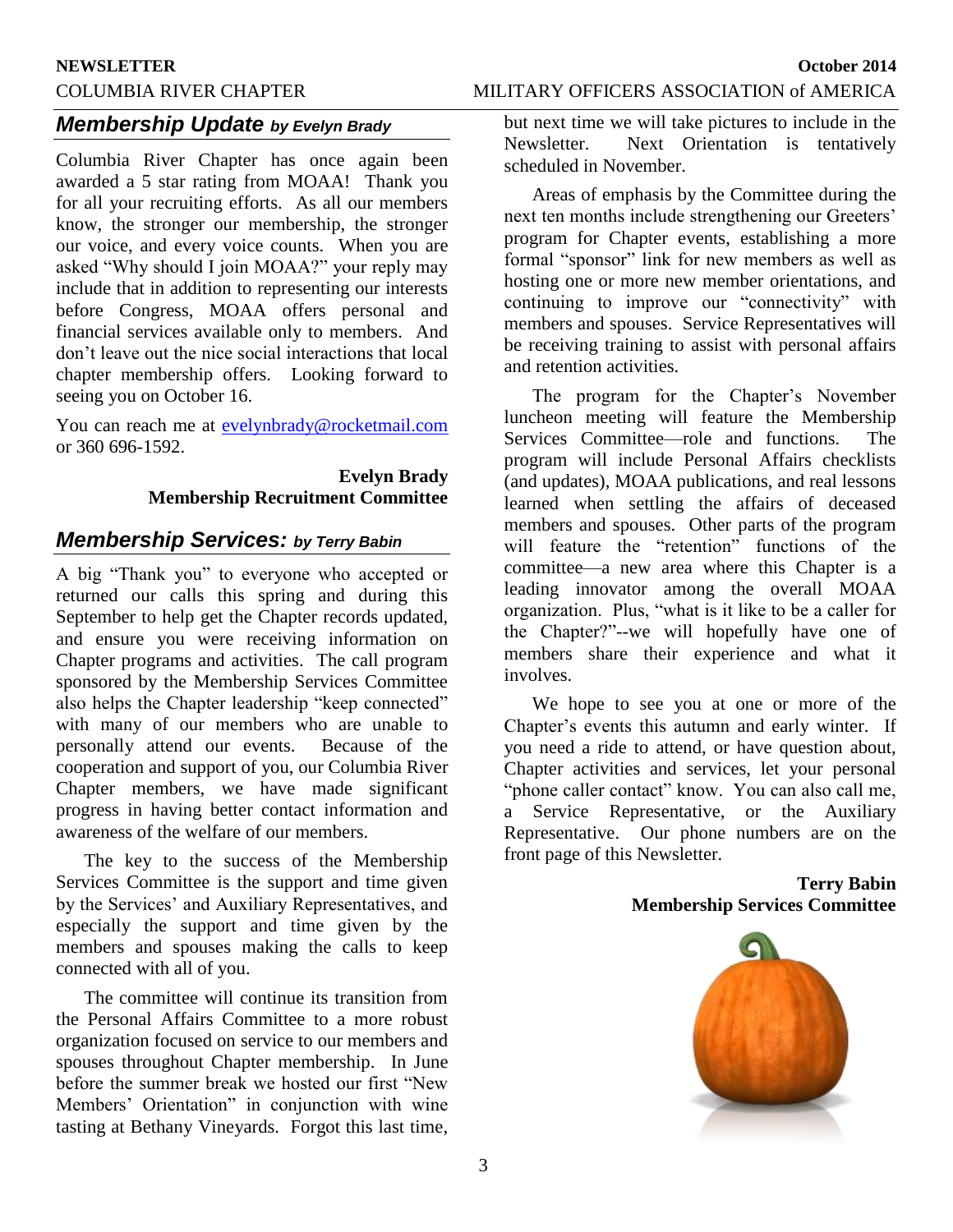# *Vancouver POW/MIA Monument Dedicated by Beth Brown*

The monument was dedicated in a very moving ceremony on September 20, 2014, national POW/MIA recognition day, at the Vancouver Armed Forces Reserve Center. The Community Military Appreciation Committee (CMAC) hosted the event and masterminded the monument. The monument commands attention in a prominent spot before the entrance to the Armed Forces Reserve Center which opened in 2011 at 15005 NE 65th Street. Committee co-chair and our own Larry Smith, emceed the proceedings and reminded everyone CMAC includes many veterans but is a civic nonprofit organization open to all.

Project manager, Kelly Putney who oversaw the construction of the new POW/MIA monument in east Vancouver stated each stone is unique and storied, and each was shown meticulous care and dedication. Just like each member of the military who was honored and remembered at the ceremony. The mission of the monument is to remind our community about American soldiers who were imprisoned by the enemy and remembering the ones who never came home.

Wounded WW11 Veteran and guest of honor, Dale Bowlin, recounted his experience as a prisoner of war in Germany in 1945. Bowlin introduced two of his peers and friends also wounded WW11 prisoners of war in Germany especially Eugene Liggett, who escaped before being sent to a labor camp in Siberia where prisoners were never seen again. Please see President's Message to reference the Eugene Liggett memoirs.

This ceremony was a very special and humbling experience due to the opportunity to meet and hear the stories of prisoners of war living in our community and the poignant reminder of those "unaccounted for." The walkway to the stage and monument was lined with POW/MIA flags and the flags of each of the 50 states. Towards the end of the ceremony there was a strong breeze and all the flags were vigorously waving in the wind. The spectacle, like the ceremony, was awesome and one to Remember.



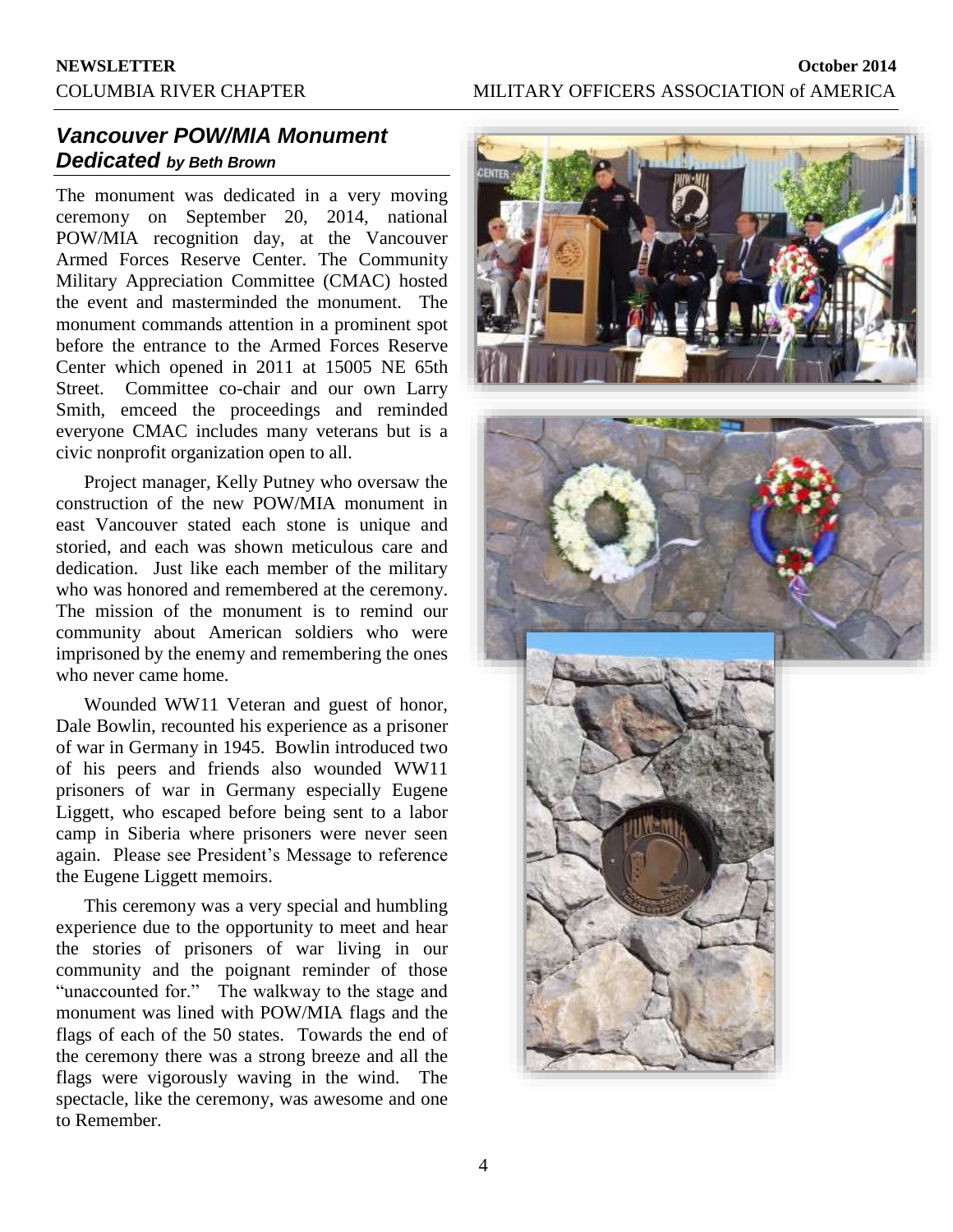# **NEWSLETTER October 2014**

# *FLU IMMUNIZATION REMINDER: submitted by Roger DeRoos, Ret. USPHS*

It is time to start thinking about getting your annual flu immunization. I receive several email health-related newsletters, and the recent one from the Centers for Disease Control (CDC) included the most up-to-date advisories for flu immunizations. There are two new advisories; one for the nasal administered, live attenuated influenza vaccine (called LAIV) which is sprayed into the nostrils, and the other for the "inactivated" or "recombinant" vaccine, which is administered via injection. The nasal vaccine is recommended for ages 2 to 49.

So those of us who are more advanced in age will need to continue with the injectable version. The link to the CDC "Vaccine Information Statement" update is provided below. The links to the two statements for influenza are provided in the "Routine" section about half way down the page. Perhaps you will want to pass copies on to some family and friends for their benefit.

#### <http://www.cdc.gov/vaccines/hcp/vis/current-vis.html>

Note that it takes about 2 weeks for protection to develop after the vaccination, and that protection lasts several months to a year.

The LAIV version (nasal) protects against 4 different influenza viruses. You are getting a live, attenuated influenza vaccine (called LAIV), which is sprayed into the nose. "Attenuated" means weakened. The viruses in the vaccine have been weakened so they won't give you the flu. In contrast, an injectable flu vaccine, is either an "inactivated" or "recombinant" vaccine. This vaccine does not contain any live influenza virus. They are given by injection with a needle, and often called the "flu shot".

Even though flu vaccine will not prevent all cases of flu, it is the best defense against the disease.

# *Leaving Active Duty? Don't Forget to Meet MEC: submitted by John Donnelly*

Transitioning from active duty status may leave some beneficiaries with questions about their health care. Military families are offered several options to transition from active duty as smoothly as possible. Once you leave active duty status, you will need to take be proactive to ensure that you and your family have health care that meets minimum essential coverage (MEC) as required by the Affordable Care Act.

The first program in place for military members and families leaving active duty status is the Transitional Assistance Management Program (TAMP). This program offers 180 days of

### COLUMBIA RIVER CHAPTER MILITARY OFFICERS ASSOCIATION of AMERICA

premium-free transitional health care benefits and begins the day after you separate from active duty. TAMP eligibility is determined by the services and reflected in the Defense Enrollment Eligibility Reporting System (DEERS). While you are using the TAMP benefit, you meet the MEC requirement. During TAMP, you may enroll or reenroll in a TRICARE Prime, including US Family Health Plan, or TRICARE Overseas Prime, where available. For more information, visit [www.tricare.mil/TAMP.](http://www.tricare.mil/TAMP) You can also download the TAMP Fact Sheet.

After TAMP eligibility ends, or if you're not eligible for TAMP, you may be eligible for the Continued Health Care Benefit Program (CHCBP), another option for transitional health care coverage. This program allows beneficiaries to continue health coverage by providing 18 to 36 months of temporary premium-based coverage. CHCBP begins the day after you lose your active duty TRICARE coverage or TAMP and also meets the MEC requirement. For more information about purchasing health care coverage through CHCBP, go to [www.tricare.mil/CHCBP](http://www.tricare.mil/CHCBP) and download the CHCBP Fact Sheet. Keep in mind, you are not required to purchase CHCBP, but it is an option.

To ensure continuity of coverage during the TAMP period, you need to keep your information updated in DEERS. For CHCBP, beneficiaries enrolled in a premium-based plan must have been covered at least one day before the loss of TRICARE eligibility to qualify to purchase CHCBP when that coverage ends.

Whether you are using TRICARE Prime, TRICARE Standard or the US Family Health Plan, leaving active duty requires thought and planning; don't forget to plan for your health care. If you enrolled in the TRICARE Plus program, meaning you are enrolled at a military hospital and only eligible for care there, you're not covered by a TRICARE plan that meets the requirements for minimum essential coverage. If you don't have minimum essential coverage, you may have to pay a fee for each month you aren't covered. For more information about TRICARE plans that meet MEC, visit [www.tricare.mil/ACA.](http://www.tricare.mil/ACA)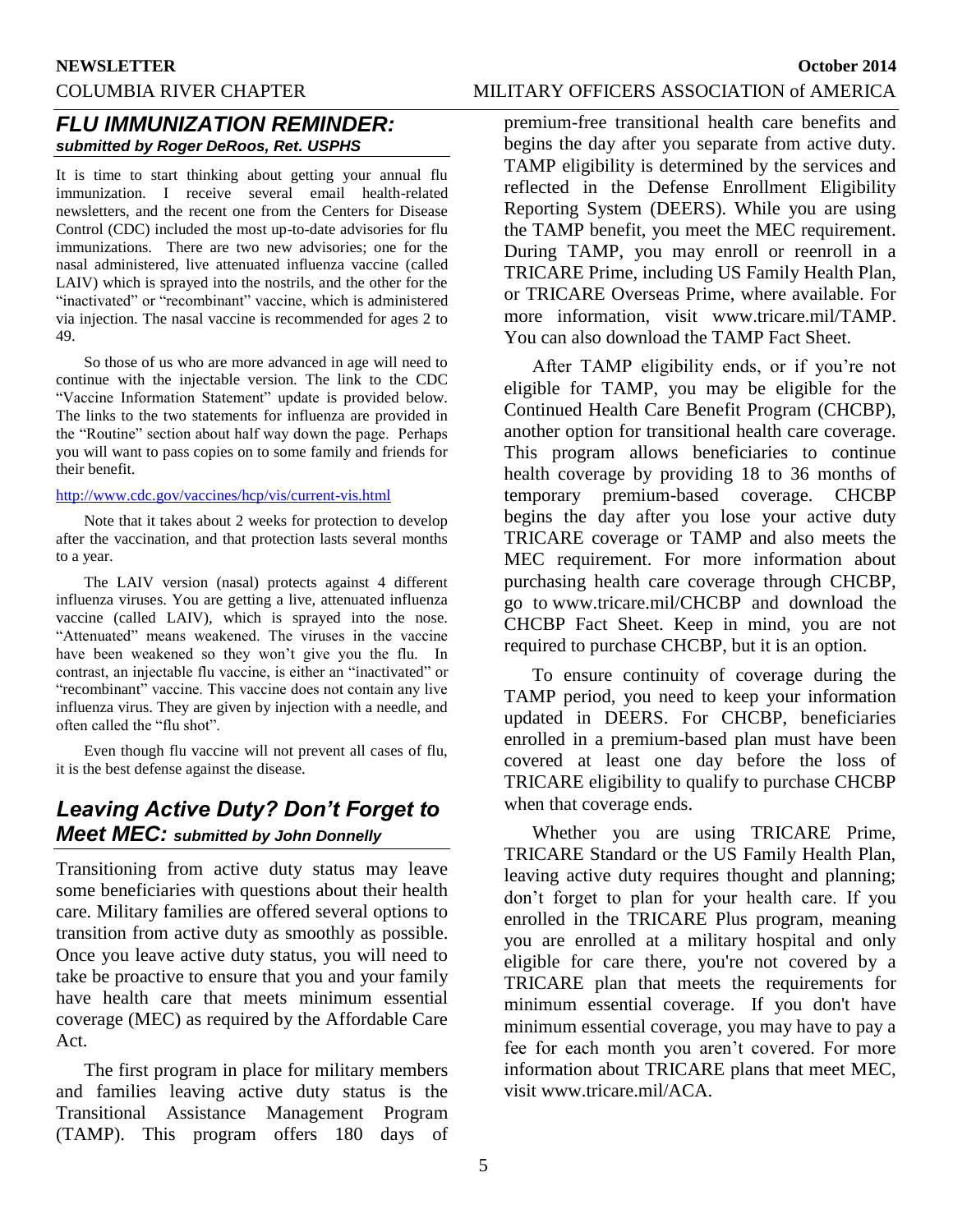# **Columbia River Chapter MOAA 2013 Five Star Level of Excellence Award Winner!**

You might have seen this in MOAA's October 2014 issue of "Military Officer" magazine!

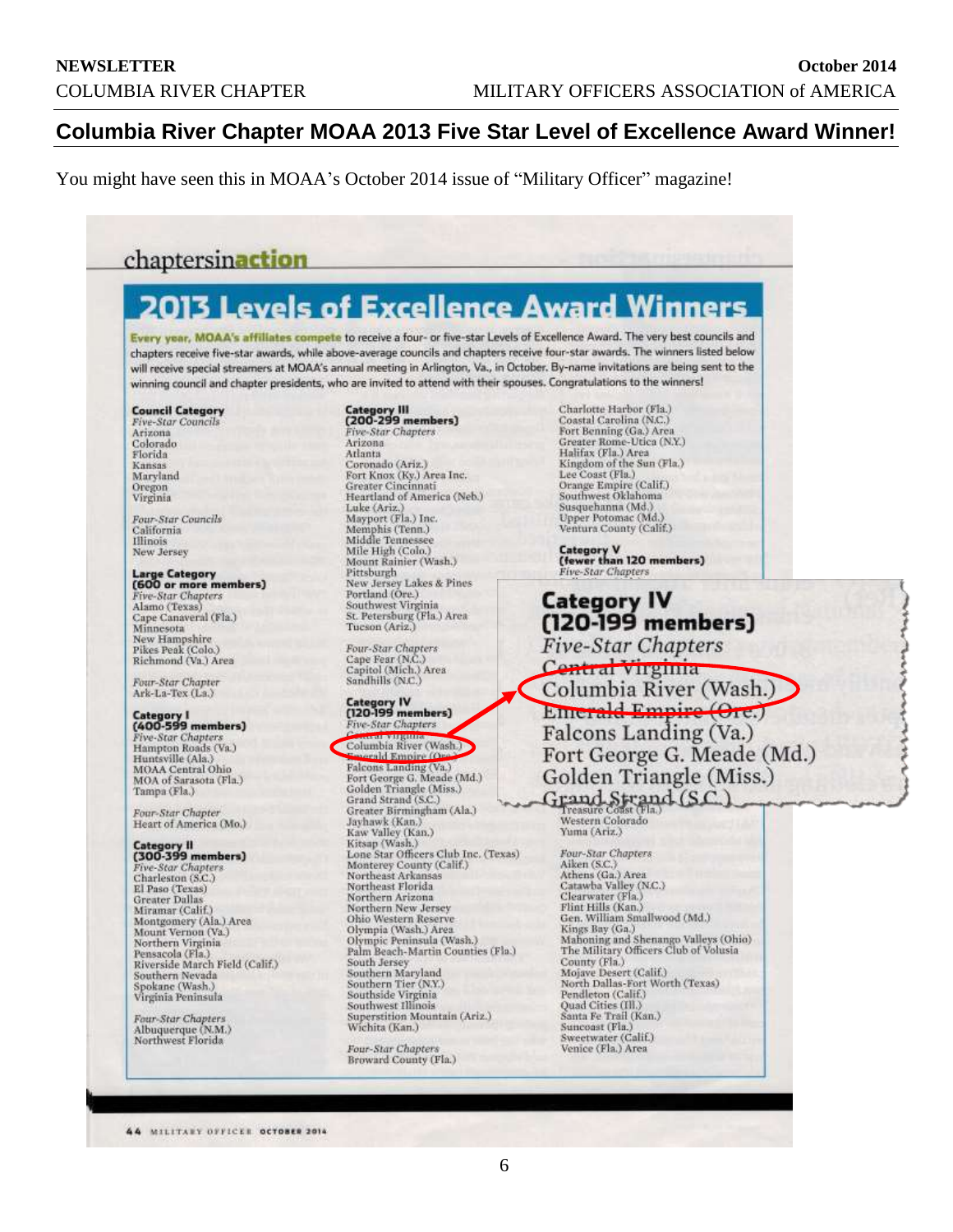# *October 16, 2014 Luncheon Guest Speaker*

# **Lourdes E. 'Alfie' Alvarado-Ramos**



Alfie Alvarado serves as the Director of YOUR Washington State Department of Veterans Affairs. The Department serves as the statewide advocate for the benefits and services veterans and their families earned.

Alfie was born in Puerto Rico and served 22 years on active duty retiring in August 1993 as Command Sergeant Major of Madigan Army Medical Center and Troop Command, Joint Base Lewis McChord. During her military career, she was the recipient of awards and decorations that include the Legion of Merit, Order of Military Medical Merit, Expert Field Medical Badge and Meritorious Service Medals.

Her experience and education center in the management of medical service delivery and human resources. She is an alumni of the Harvard University

John F. Kennedy School of Government Executive Program, the University of Washington Executive Management Program and holds a Bachelor's Degree from the University of the State of New York Regent's Program.

Alfie Alvarado serves on the boards of directors of the Patrick Madigan Foundation, National Association of State Veterans Homes, National Association of State Directors of Veterans Affairs and the Association of Washington Generals.

She has received local, state and national awards including the Governor's Distinguished Management Leadership Award and the Lifetime Achievement Award for women in the military from the Young Women's Christian Association (YWCA) and the VA Secretary's Leadership Award.



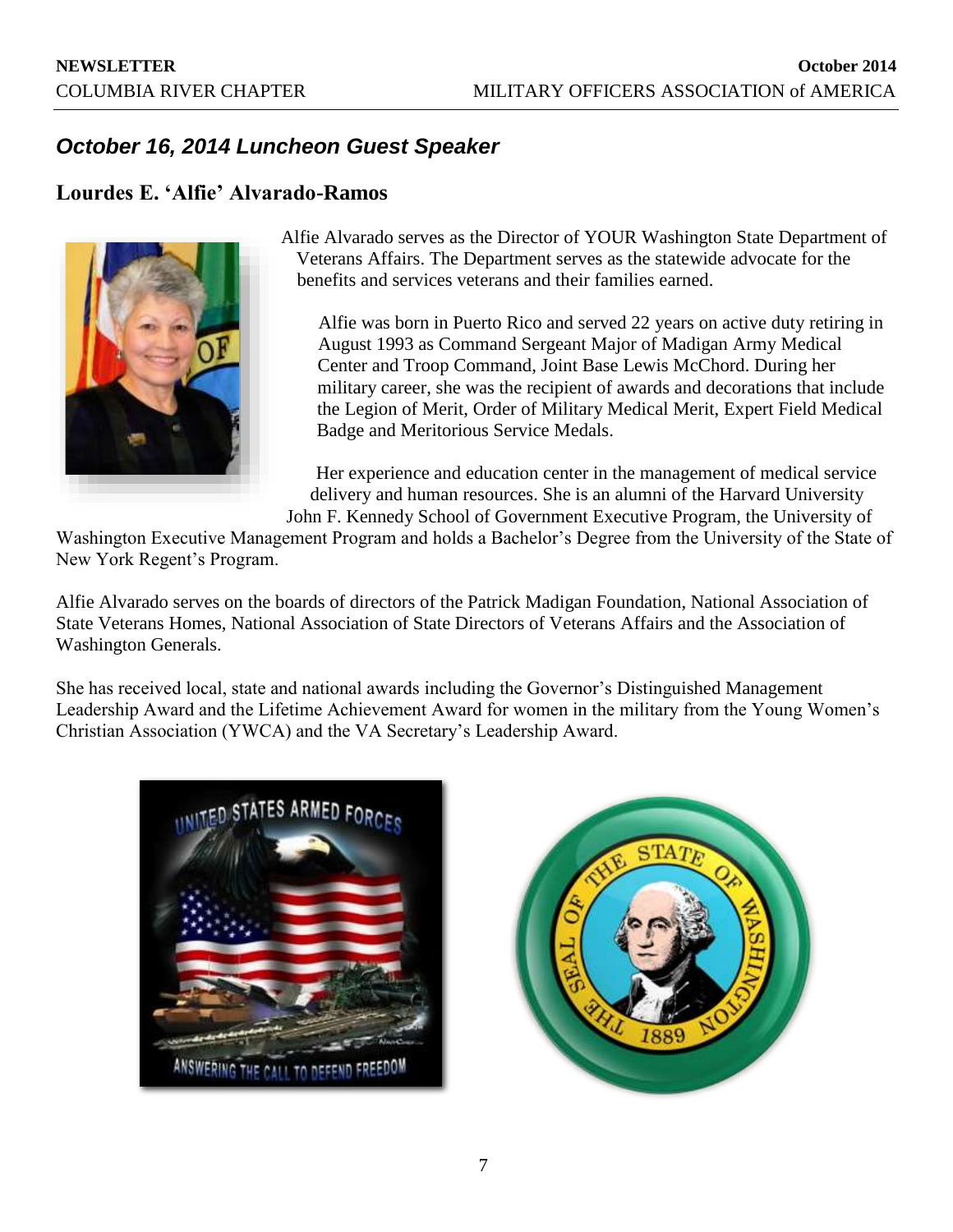# **Legislative Contacts**

# MOAA Legislative Action Center

http://www.moaa.org/Legislative/

MOAA Capitol toll free hotline at 1-866-272-6622

# White House

Comments: 202-456-1111 Switchboard: 202-456-1414 FAX: 202-456-2461 E-mail: comments@whitehouse.gov

# Congresswoman Jaime Herrera Beutler

Washington's 3rd Congressional District http://herrerabeutler.house.gov/

| Washington, DC Office:                               | Vancouver, WA Office:        |
|------------------------------------------------------|------------------------------|
| U.S. House of Representatives                        | O.O. Howard House            |
| 1130 Longworth House Office                          | 750 Anderson Street, Suite B |
| Building                                             | Vancouver, WA 98661          |
| Washington, DC 20515                                 | Phone: (360) 695-6292        |
| Phone: (202) 225-3536                                | Fax: (360) 695-6197          |
| Fax: (202) 225-3478                                  |                              |
| Contact Congresswoman Herrera Beutler via email:     |                              |
| https://herrerabeutler.house.gov/contact-me/email-me |                              |

U.S. Senator Maria Cantwell http://cantwell.senate.gov/

The U.S. Government's Portal: http://www.usa.gov/ U.S. Senate: http://www.senate.gov/

U.S. House of Representatives: http://www.house.gov/



| WASHINGTON, DC                                                          | <b>SW WASHINGTON</b>     | <b>SEATTLE, WASHINGTON</b> |  |
|-------------------------------------------------------------------------|--------------------------|----------------------------|--|
| 511 Dirksen Senate Office Building                                      | The Marshall House       | 915 Second Avenue          |  |
| Washington, DC 20510                                                    | 1313 Officers Row        | Suite 3206                 |  |
| 202-224-3441                                                            | Vancouver, WA 98661      | Seattle, WA 98174.         |  |
| 202-228-0514 - FAX                                                      | 360-696-7838             | 206-220-6400               |  |
| 202-224-8273 - TDD                                                      | $360 - 696 - 7844 - FAX$ | 206-220-6404 - FAX         |  |
| Contact Senator Cantwell via email: http://cantwell.senate.gov/contact/ |                          |                            |  |

# **U.S. Senator Patty Murray http://murray.senate.gov/**

| <b>WASHINGTON, DC</b>              | SV  |
|------------------------------------|-----|
| 173 Russell Senate Office Building | The |
| Washington, D.C. 20510             | 132 |
| Phone: (202) 224-2621              | Vai |
| Fax: (202) 224-0238                |     |
|                                    | Fax |
|                                    |     |
|                                    |     |

V WASHINGTON e Marshall House 23 Officer's Row ncouver, Washington 98661 one: (360) 696-7797  $x: (360)$  696-7798

SEATTLE, WASHINGTON 2988 Jackson Federal Building 915 Second Avenue Seattle, WA 98174 Phone: (206) 553-5545 Toll Free: (866) 481-9186 Fax: (206) 553-0891

Contact Senator Murray via email: http://murray.senate.gov/email/index.cfm

# **Vancouver Area Washington State Legislative Districts and Representatives**

| Legislator        | <b>District 49</b> | <b>District 17</b> | <b>District 18</b>  | <b>District 14</b>  | <b>District 20</b>    |
|-------------------|--------------------|--------------------|---------------------|---------------------|-----------------------|
| <b>Senator</b>    | Annette Cleveland  | Don Benton         | Ann Rivers          | Curtis King         | John Braun            |
|                   | 786-7696           | 786-7632           | 786-7634            | 786-7626            | 786-7638              |
| Representative,   | Sharon Wylie       | Monica Stonier     | <b>Brandon Vick</b> | Norm Johnson        | Ed Orcutt             |
| <b>Position 1</b> | 786-7924           | 786-7994           | 786-7850            | (509) 454-7210      | 786-7990              |
| Representative,   | Jim Moeller        | Paul Harris        | Liz Pike            | <b>Charles Ross</b> | <b>Richard DeBolt</b> |
| <b>Position 2</b> | 786-7872           | 786-7976           | 786-7812            | 786-7856            | 786-7896              |

Note: All phone numbers are 360 area code, except where otherwise noted. Toll free **1-800-562-6000** \* Party Caucus Phone Number until Official Swearing-in. More info at www.leg.wa.gov/legislature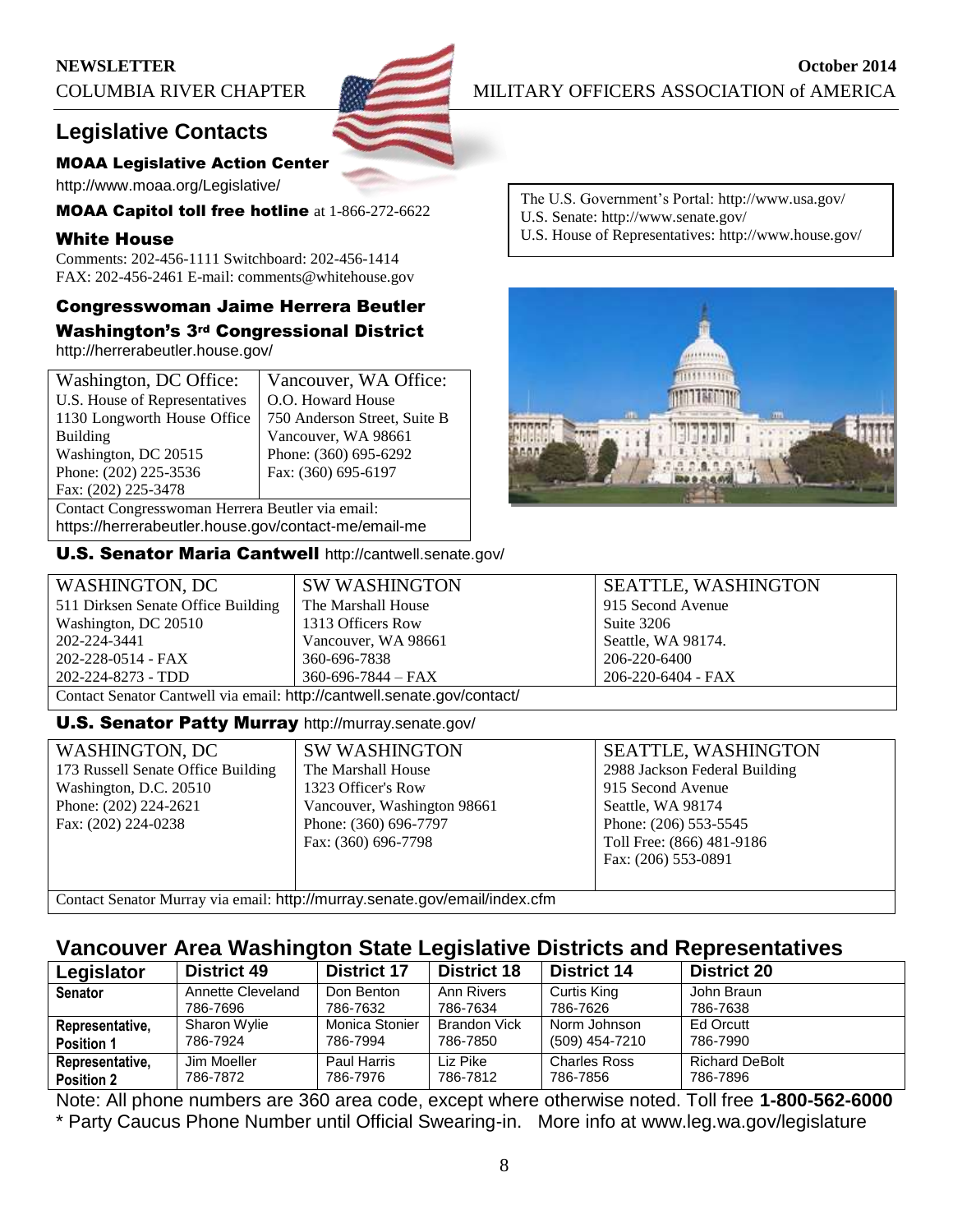# *Legislative Affairs: by Roy Korkalo*

During the past few months, inflation has varied. It was 1.9% in June and 1.6% in August. The September average inflation in the cost of goods and services will determine the final inflation for the last three months of the fiscal year according to the Army Times Cost-of-Living Adjustment (COLA) watch.

But no matter the numbers. The Military Times said President Obama formally notified Congress he wants to cap next year's military basic pay raise to 1.0%. The 2014 pay raise was also only 1.0%, the lowest since 1973.

The law says the raise is to match the privatesector, unless Congress says otherwise. So far, the House has voted for a 1.8% raise while the Senate backed President Obama's 1.0%. Just recently, three amendments to the defense authorization bill were introduced in the Senate. One to reject President Obama's pay cap. Another to reject DOD's proposed TRICARE pharmacy copay increases. And the third to strike cuts to Basic Allowance for Housing benefit. The Senate may act on these amendments after the November elections.

You are encouraged to contact our U.S. Senators requesting their support of these amendments.

On a local legislative note, MOAA Columbia River Chapter President, David Casteel, recently met with Amie Cullop in U.S. Senator Patty Murray's office to discuss MOAA's national legislative concerns. See David's report following this article.

# **Roy Korkalo Chapter Legislative Chair**



### **Legislative Meeting Report** *by Dave Casteel*

In September, I met with Amie Cullop, Senator Murray's Southwest Washington Representative including Veterans Affairs.

I told her I was there to provide accurate information and advocate for those serving and those who served as well as their families. I started the conversation with the "A Bargain--Not a Liability" MOAA brochure which disputes the faulty DOD assertion that personnel costs are 50% of the budget (you can find a copy of it online at www.MOAA.org) and discussed the MCRMC Interim report which validated the information in the brochure. I then talked about three issues in the FY 15 Def Auth Act -- 1.8% pay raise issue, 5% BAH out of pocket increase, and proposed TRICARE pharmacy increases. I left the brochure with her as well as the three talking papers prepared by MOAA.

I was impressed. She's sharp and knowledgeable with five years prior service (Army MOS was counterintelligence) including two tours in the Gulf. She was medically retired (@ 70%) with two damaged/ruptured vertebrae and fibromyalgia (presumptive for Gulf veterans).

She uses the Government offered health plan off the exchange and TRICARE so, besides being a veteran, she is well versed with TRICARE. She also recently enrolled with the Portland VA and likes her care.

Her father was an E-6 in the Navy and deployed over 18 months at one point when she was young. She said her mother was on WIC (food stamps then I presume) due to low pay. I asked her how her mother would have felt/coped on food stamps having had to pay 5% more out-of-pocket for housing and forfeiting nearly half of a measly 1.8% raise (for up to eight years) as authorized Congress but cut by the President.

I also mentioned Senator Murray's 9/11 anniversary remarks (see President's remarks) and I said I hoped this meant Senator Murray would vote against the pay cut and BAH out of pocket increase.